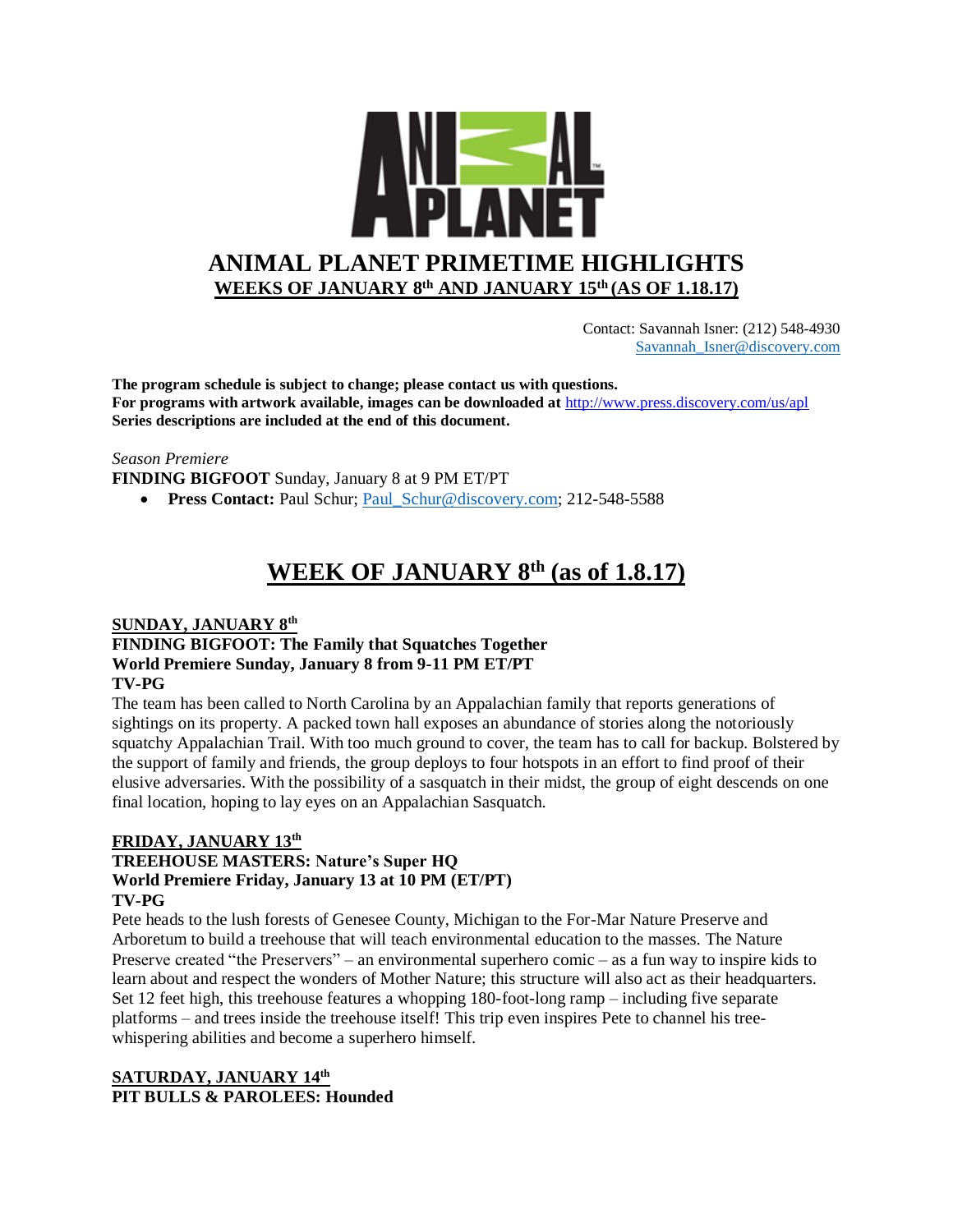### **World Premiere Saturday, January 14 at 9 PM (ET/PT) TV-PG**

Former Villalobos adopters return to find a canine friend for their hound but when the meet and greet doesn't go as planned, Tia has to think outside of the box. Then, when a Villalobos senior dog, who was adopted out last year, mysteriously appears in a shelter in Mississippi, Tania and Earl head out to rescue her. Parolee Joe is left shaken after separating two stray dogs fighting outside the shelter.

### **THE GUARDIANS: The Angry King**

### **World Premiere Saturday, January 6 at 10 PM (ET/PT) TV-PG**

Guardians of Rescue founder Rob and biker Veterinarian Moose find something unexpected when they investigate a dogfighting claim. Members Brian and Face set out to help King, a dog left outside on a chain, but his aggression hides a tragic past. Rescuer Dori sets out to help a homeless vet and his colony of feral cats.

# **WEEK OF JANUARY 15th (as of 1.7.17)**

### **SUNDAY, JANUARY 15th FINDING BIGFOOT: Hawaii's Little Provider World Premiere Sunday, January 15 from 9-11 PM ET/PT TV-PG**

Intrigued by tales of two-to-three-foot tall creatures, Menehunes, roaming the Hawaiian Islands, the team travels to the beautiful Aloha State to delve deeper into this mystery. A town hall meeting further cements their beliefs that Menehunes live in the jungles of Hawaii, so the team disperses across three islands to investigate further. With the help of local guides, Ranae and Matt tackle the Big Island as Cliff heads to Oahu, and Bobo follows up with witnesses in Kaua'i. After scouring all three islands, the team regroups for one final overnight in Hawaii's impenetrable forests in hopes to find the elusive creatures.

## **FRIDAY, JANUARY 20th**

# **TREEHOUSE MASTERS: Glasshouse Treehouse World Premiere Friday, January 20 at 10 PM (ET/PT) TV-PG**

Pete and his team trek to Callicoon, New York to build a treehouse for workaholics John and Christina. John, a restaurateur, and Christina, an interior designer, yearn for a space to be the perfect blend of work and relaxation, aesthetically echoing a greenhouse they constructed at their former property. Christina, especially, has been planning for this glasshouse treehouse, hoarding a stash of reclaimed windows she collected throughout the years. And it's her hodgepodge of mismatched, oddly shaped vintage windows that transform this seemingly simple, yet elegant four-walled structure into a labyrinthine, geometric mind-bender that only a master carpenter can solve. For the first time ever, Pete works hand-in-hand with his client to dazzle the decor, culminating in a one-of-a-kind shimmering glasshouse in the sky.

### **SATURDAY, JANUARY 21st PIT BULLS & PAROLEES: Title TBD World Premiere Saturday, January 21 at 9 PM (ET/PT) TV-PG**

"Once a Villalobos dog, always a Villalobos dog" rings true as Tania heads out to California to pick up a dog after his adopter passes away. A couple from Arkansas comes to Villalobos to adopt a dog, but they have a difficult time deciding on one. And, after being rescued by VRC staff, a badly injured dog is discovered to be the missing pet of a concerned owner.